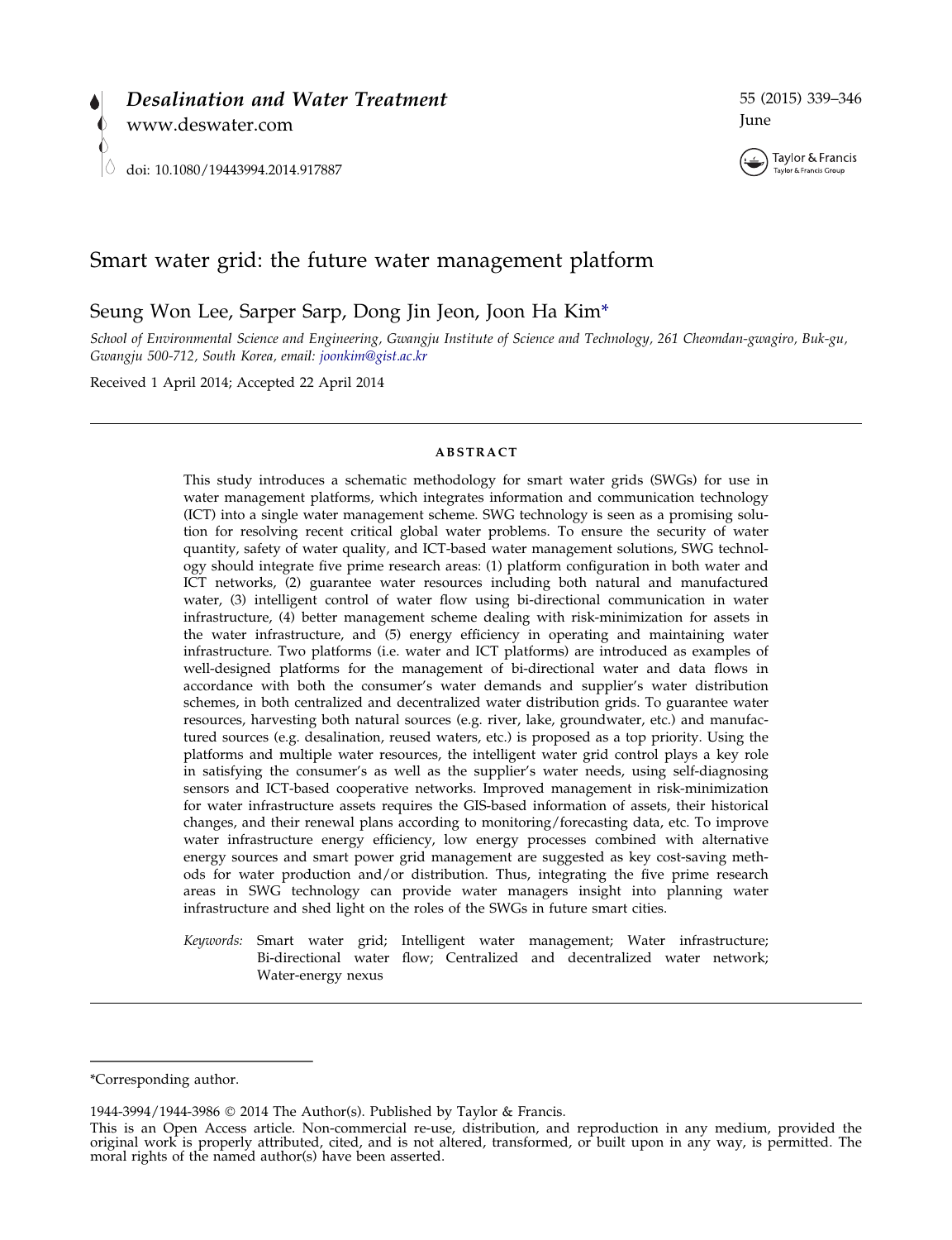## 1. Introduction

Current water network structures are based on large and centralized systems in which the management options are limited. The major limitations of these systems are: low operating efficiency due to the imbalance between the supply of and demand for fresh water, loss and/or contamination of the supply water, high energy requirements for production and transportation of the supply water, high treatment cost and/or low treatment efficiency of both supply water and waste water due to the fixed treatment processes, and lack of integration of alternative water sources. In order to overcome these limitations, a new water management scheme that can make real-time management possible is required.

Conventional centralized water networks are typically based on one-directional flow [\[1](#page-6-0)]. These systems generally use dams as water sources and after treatment the product water is directly distributed to all customers in the area. However, the construction of distribution elements and the transportation of water from a single source to the entire urban area are not only economically infeasible but are also prone to leakages and pipe bursts along the transportation lines [[2,3](#page-6-0)]. Leakages and pipe bursts are common failures in urban water distribution networks; when there is a major burst in the main pipeline, a complete shutdown of the water distribution process becomes imminent [\[4,5](#page-7-0)]. Decentralized systems are widely accepted as being more economically feasible, less prone to accidents, and one of the most promising approaches for improving the water management in urban areas [[6\]](#page-7-0). Decentralized systems are also suitable for using alternative water sources, such as reclaimed wastewater, rain, and sea water [[7\]](#page-7-0). However, even though decentralized systems have major advantages over conventional centralized systems, they also have management limitations when water quality and quantity are considered.

The imbalance between the supply of and demand for fresh water is another important urban water management problem. Even though water consumption is higher during daylight hours than during the nighttime [\[8](#page-7-0)], the supply of water is produced at a relatively constant rate throughout the day, which sometimes creates oversupply and/or water shortage problems. A similar problem also occurs in waste water treatment systems. When the inlet waste water flow rate is higher than the plant capacity, the system becomes insufficient; the treatment systems become infeasible when there is a low inlet waste water flow rate, as a result of fixed treatment processes.

By considering these limitations in water infrastructure, a smart water grid (SWG) is proposed as a next generation water management scheme, one that integrates information and communication technology (ICT) into the water network structure in order to increase the efficiencies of all elements in the water network.

# 2. Methodology

# 2.1. Platforms

Platforms are essential building blocks and the skeletons of the new SWG-based water infrastructure, as the entire system will be formed on these platforms. There are two main platforms established in the new water management infrastructure: the water grid platform and the ICT platform.

#### 2.1.1. Water grid platform

The water grid platform divides the urban macro water grid into smaller meso-grids in order to establish a stable decentralization plan, while installing a central management and a storage structure. Each meso-grid is comprised of a fresh water source, a treatment structure, a fresh water reservoir, and a residential or industrial/irrigational area. In addition to the overall meso-grid water network scheme, alternative water sources can also be integrated to the system based on their availability in each meso-grid. Bi-directional water flow between the freshwater reservoirs and central reservoir allows the management scheme to allocate water from one water grid to the other one without disturbing the urban water cycle and causing public annoyance. Centralized storage is a unique solution to the urban water supply and demand problems, which can collect excess water produced during the night, and supply it as needed to areas in an urban area during the day, even in a spiked-demand situation. A detailed schematic of the water grid platform is given in Fig. [1](#page-2-0).

The urban water cycle is categorized into two components: the fresh water cycle and the reclaimed water cycle. Multiple water sources are assigned to the fresh water cycle for mainly domestic consumption; all water reclaimed from domestic consumption is designated for agricultural and industrial consumption. Therefore, the new water grid platform configuration uses as little fresh water as possible for industrial and agricultural consumption, which fulfills the zero water discharge goal.

The domestic water network is divided into several meso-grids with respect to available fresh water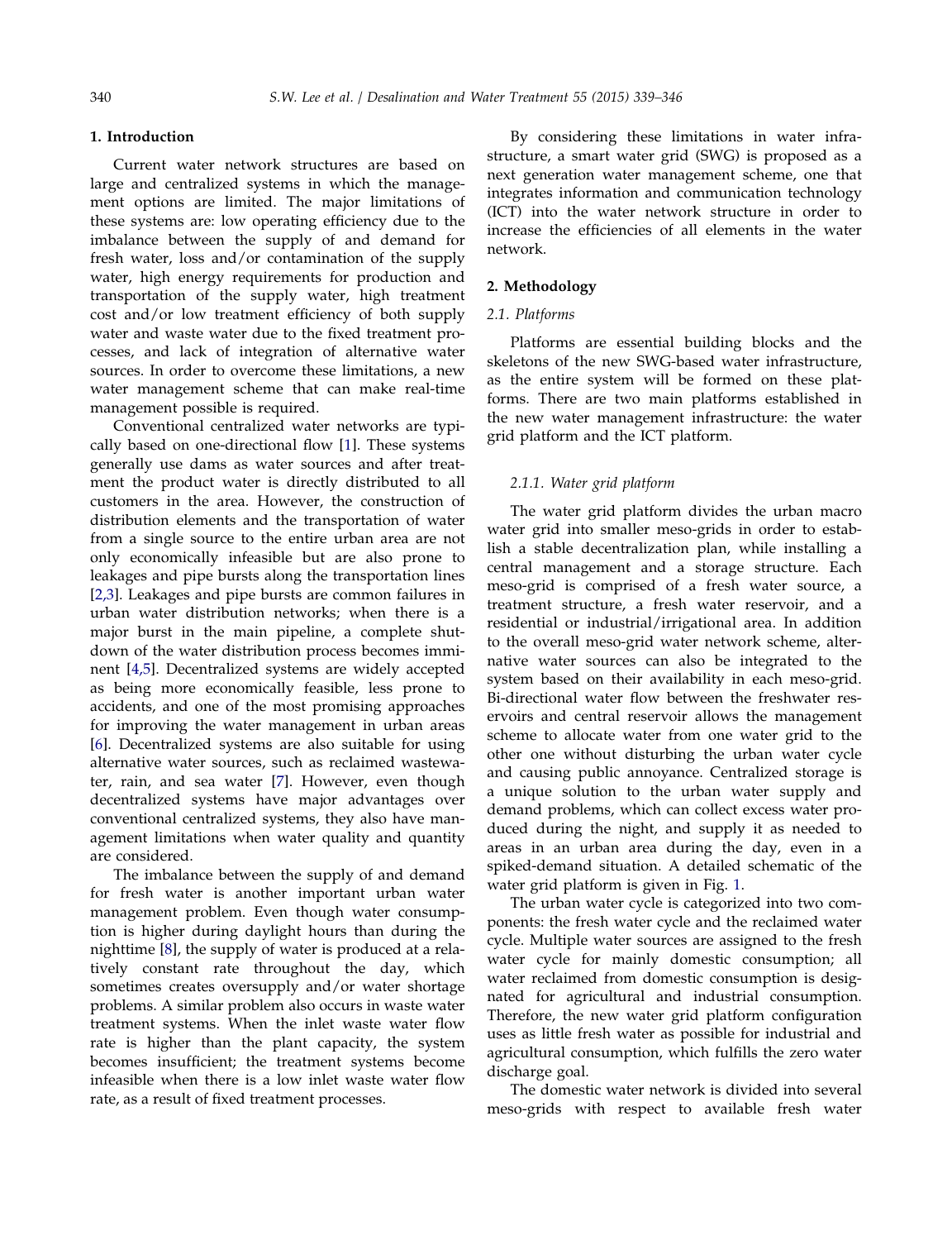<span id="page-2-0"></span>

Fig. 1. Water grid platform: fresh and reclaimed water cycles with zero water discharge.

sources, including ground water, water from dams, direct water intake from rivers, and water from seawater desalination. Each fresh water source is then assigned to one meso-grid in the urban area, all of which are able to operate independently from each other. Each grid has its own fresh water reservoir, which is fed by the fresh water source via a suitable treatment system. However, in contrast to conventional design aspects, these fresh water reservoirs are connected bi-directionally to one central reservoir that will be used for back-up, quality control, and the extensive management of the domestic water cycle. In this way, the central reservoir ensures a stable domestic water supply is maintained when scenarios such as high magnitude bursts, contamination, and sudden spikes in the water demand occur. It should be noted, however, that converting all current water distribution structures from one-directional to bi-directional may not be economically feasible because of the elevation differences between the centralized and fresh water reservoirs. Therefore, the appropriate locations of central reservoirs and the number of macro water grids required must be selected with respect to pressure points and the elevation map of the urban area.

In case of a major burst, the central reservoir maintains the water supply to the affected area by relocating fresh water. In a similar way, the central reservoir acts as the main fresh water supply in the urban area when a serious contamination or a malfunction of the water treatment system occurs. In addition, when the water demand spikes as a result of large events such as festivals and expos, or droughts, the central reservoir supplies the required amount of water to the area. Thus, the combination of decentralized water grids and a central reservoir can create a better management scheme for urban water networks by applying a state-of-the-art bi-directional flow design.

Wastewater reclaimed from the domestic water network is the main water source for the industrial water network, in a policy that strives for zero water discharge and minimizes fresh water consumption. Domestic wastewater treatment plant effluent is collected in water reclamation reservoirs and each of these reservoirs is connected to one industrial or agricultural meso-grid. Similar to the domestic water network, a central reservoir will be constructed for back-up and advanced management of the industrial water network. In order to achieve the goal of zero water discharge, the effluent from industrial wastewater treatment plants will be recycled back in to the reservoir.

# 2.1.2. ICT platform

The ICT platform is constructed on the main water grid platform (Fig. [2](#page-3-0)). Bi-directional data flow between individual water network elements and between these elements and the central management scheme creates an effective management structure. When no disturbance is present, each grid can act as an individual water network with no central management required. However, when there is a disturbance in one or more of the grids, the central management can take over the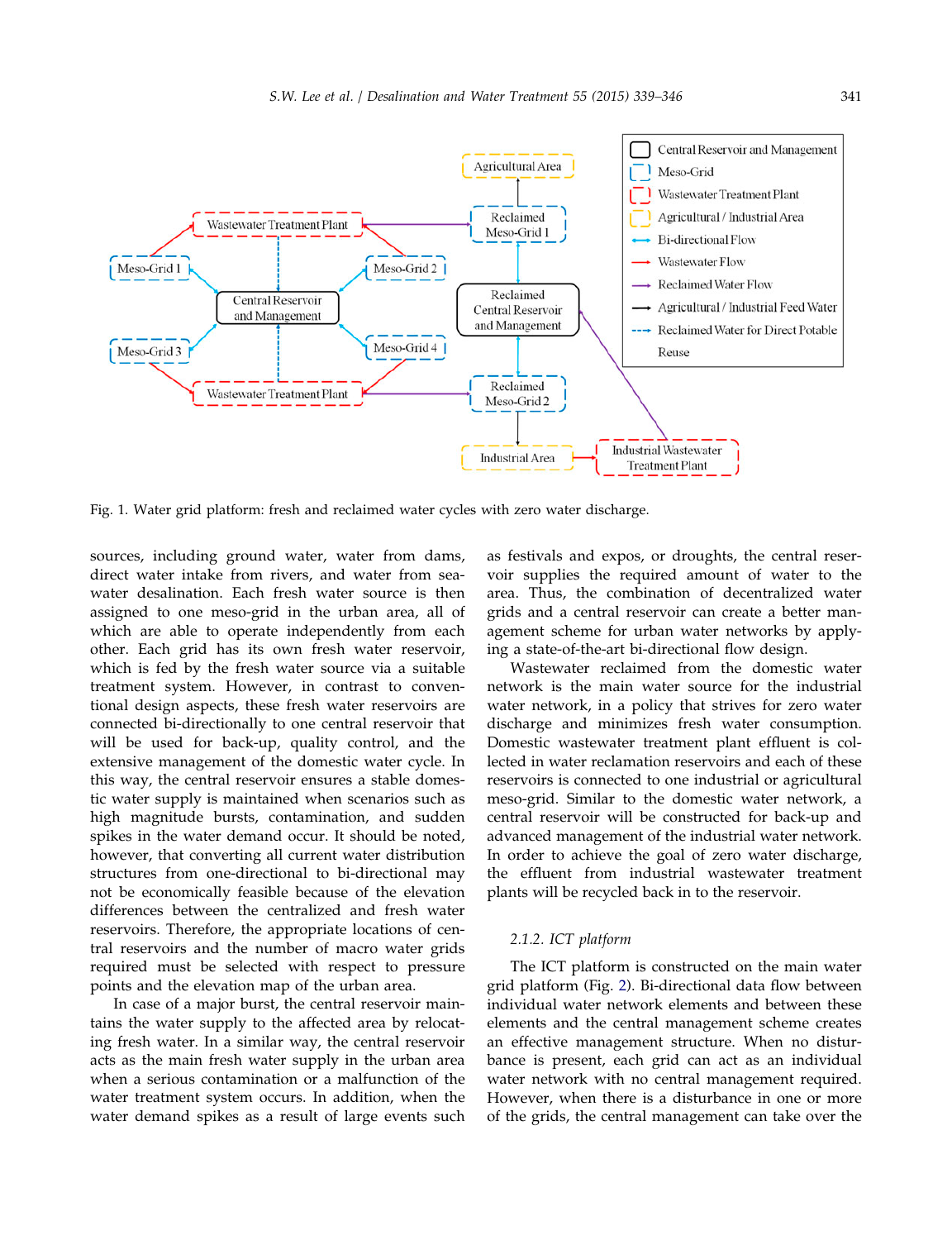<span id="page-3-0"></span>

Fig. 2. Bi-directional data flow for water and energy within the water grids and between grids and the central management structure.

control and make adjustments in the whole system. For example, if one water treatment facility is out of order, the central management scheme will receive data from the problematic grid and increase the water production in other grids while supplying fresh water from the central reservoir to the problematic grid. In this system, the ICT platform enables the data flow from numerous sensors to both the individual grids and the central management structure. Pressure sensors for burst (or leak) monitoring and biosensors for water quality monitoring are examples of these sensors. The ICT platform also combines the power and water grid data in order to increase the efficiencies in both grids and to minimize the energy consumption.

# 2.2. Resources

Securing traditional and alternative water sources is crucial for a sustainable water cycle. Even though there are numerous water sources in and around an urban area, including reclaimed water for the intent of direct potable reuse, only some are available for fresh water production and distribution. In order to make a decision about these water sources, parameters such as quality, feasibility of production, and location are considered and carefully analyzed (Fig. 3).

When a water source is considered as a fresh water source for domestic consumption, characteristics of the water demand and usage in the area (grid) must also be considered. Some water sources may be feasible to harvest in one area whereas they are unavailable in another. Note, however, that in areas with higher water demand and higher socioeconomic characteristics, harvesting a water source at a higher production cost might be a viable option.

#### 2.3. Intelligent network

The intelligent network structure consists of two parts: self-diagnosing sensors and ICT based cooperation network. The integration of standardized sensor



Fig. 3. Production decision scheme for alternative water sources in a designated meso-grid [\[13\]](#page-7-0).

systems for water quality, quantity, and pressure then can be used to create a sustainable data flow structure in the water network infrastructure. In this system, auto-diagnosis enabled digital smart telemeters, which have low power consumption and can work both online and offline, enhance the management abilities in both the water grid and ICT platform.

In order to establish an ICT network, sensor interface technologies and smart node networks are required that have open code software, protocols, etc. The ICT network can then establish a smarter water management scheme based on proactive asset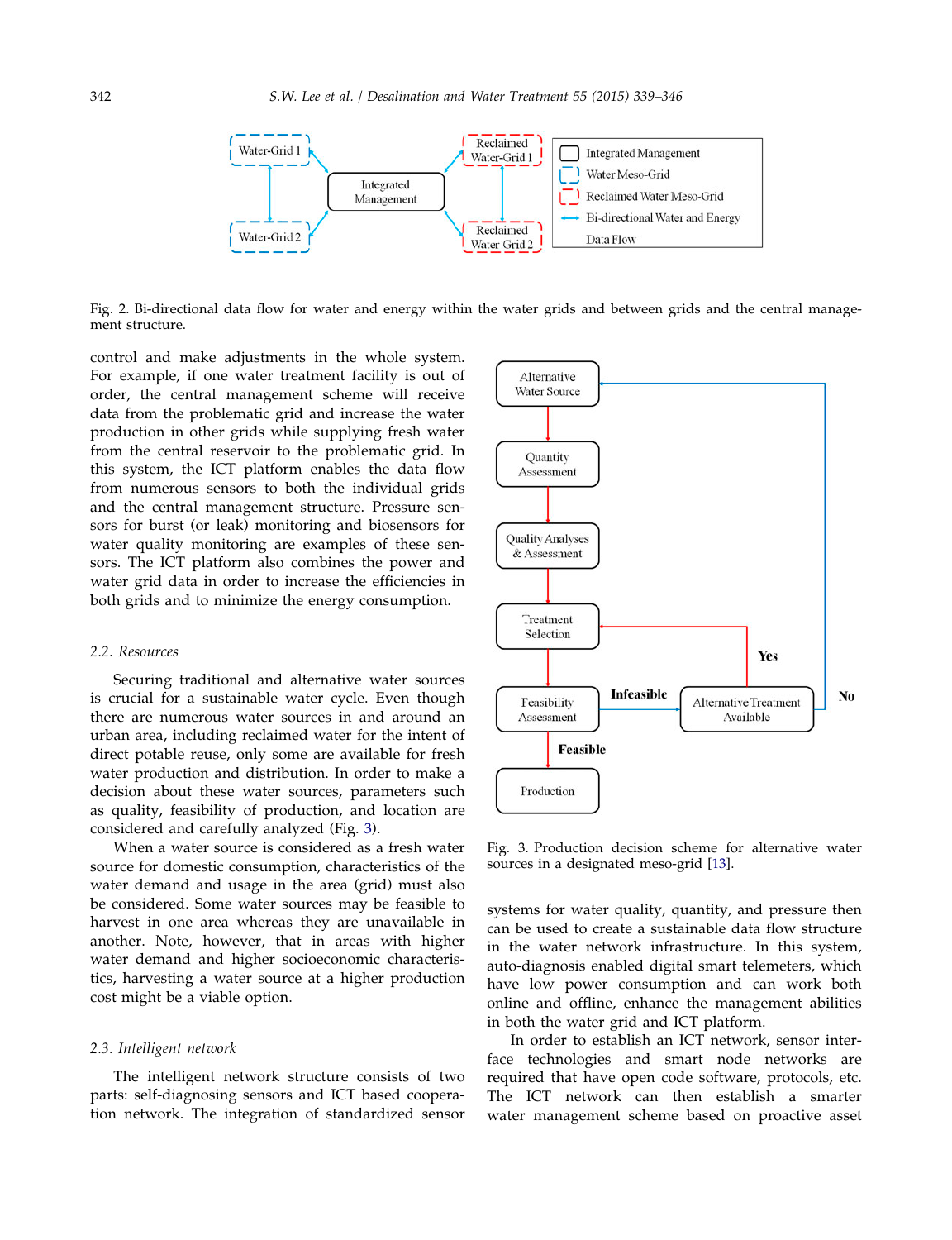management, rapid real-time decision-making, and system-level decision-making.

#### 2.4. Management

Water supply asset and resource risk management are considered the core management structures in the SWG-integrated water infrastructure. Water supply assets can be divided into two groups: pipeline and non-pipeline assets. The structural conditions of pipes and the performance data of the pipelines require continuous monitoring by integrated ICT structures, and the data collected can then be evaluated by the management scheme. Non-pipeline assets such as pumping stations, reservoirs, and Wastewater Treatment Plants (WTPs) will also be managed both in the individual grids and by the central management structure.

Resource risk management estimates the water demand with respect to the hourly, seasonal, and yearly forecasting models and then re-establishes the projected need according to these inputs. Climate and land changes are also important parameters for water demand and shortage forecasting; therefore, the resource risk management scheme will take these parameters under consideration when creating strategies.

Another important aspect of the SWG technology is to forecast the water demand using several prediction models. Water demand predictions for urban areas obtained using support vector regression models (SVR) have been relatively accurate [[9\]](#page-7-0). The basic idea of SVR is to map the data  $(x)$  into a high dimensional space  $(F)$  through non-linear mapping  $(\phi)$ , and then to obtain a linear regression of the data in this higher dimensional space.

$$
f(x) = (\omega \cdot \phi(x)) + b \tag{1}
$$

with  $\phi$ : Rn  $\rightarrow F$ ,  $\omega \in F$ , where b is a threshold [\[9\]](#page-7-0). Artificial neural networks, projection pursuit regression, and multivariate adaptive regression splines models can also be used for water demand forecasting, with respect to specific independent variables of the selected area. For example, Xu et al. [[10](#page-7-0)] showed that combined forecasting models can be used to predict urban water demand in a changing environment (climate changes, etc.). This method could even be extended to seasonal and yearly forecasts with respect to climate and actual changes.

#### 2.5. Energy efficiency

In the next-generation water management structure, the smart power grid (SPG) is integrated into SWG to harvest alternative energy sources and optimize water-related energy consumption. To increase the efficiency of the water-energy nexus, a series of new technologies and applications of existing technologies are adopted into the existing infrastructure. When domestic water consumption is considered, the majority of water-related energy is consumed through residential water usage (around 80%). Therefore, the energy efficiency priority of SWG is to minimize energy consumption in households, by applying low-energy processes. For instance, gray water heat recovery devices, gray water fed toilet flushing, and solar powered water heaters are some of the energy effective technologies that are already being used in developed countries. While promoting and magnifying the usage of existing energy efficient technologies, new technologies will also be developed.

In order to simultaneously optimize energy consumption and water consumption, water and energy demand forecasting will be integrated into one management structure. For example, during office hours the majority of water and energy are consumed by industrial and agricultural processes, and from the end of office hours to midnight this behavior shifts to domestic usage. Thus, minimizing the energy and water flow to residential areas during office hours (according to data obtained and forecast data for each grid) by storing or simply re-routing can then be used to significantly reduce energy consumption.

The integration of water and power grids will also create mutual benefits with respect to reliability and energy savings. Bi-directional data flow between the water and power grids will promote advanced city management by enabling a certain degree of control over the cities' two most important resources.

#### 3. Global trends toward SWG technologies

Over the last decade, a number of natural events such as droughts, earthquakes, and tsunamis have forced governments and water companies to develop preventative measures for water security. Globally, there have been several different approaches used to secure the water quality and quantity required for urban areas. However, to date, only two governments have successfully established new water management infrastructures. One is the South East Queensland (SEQ) Water Grid from Australia, and the other is the Water Supply Network Department (PUB) from Singapore. These two governmental bodies have become the leading authorities on this topic in the world.

There are also numbers of new projects and proposals, some funded by governments, that will be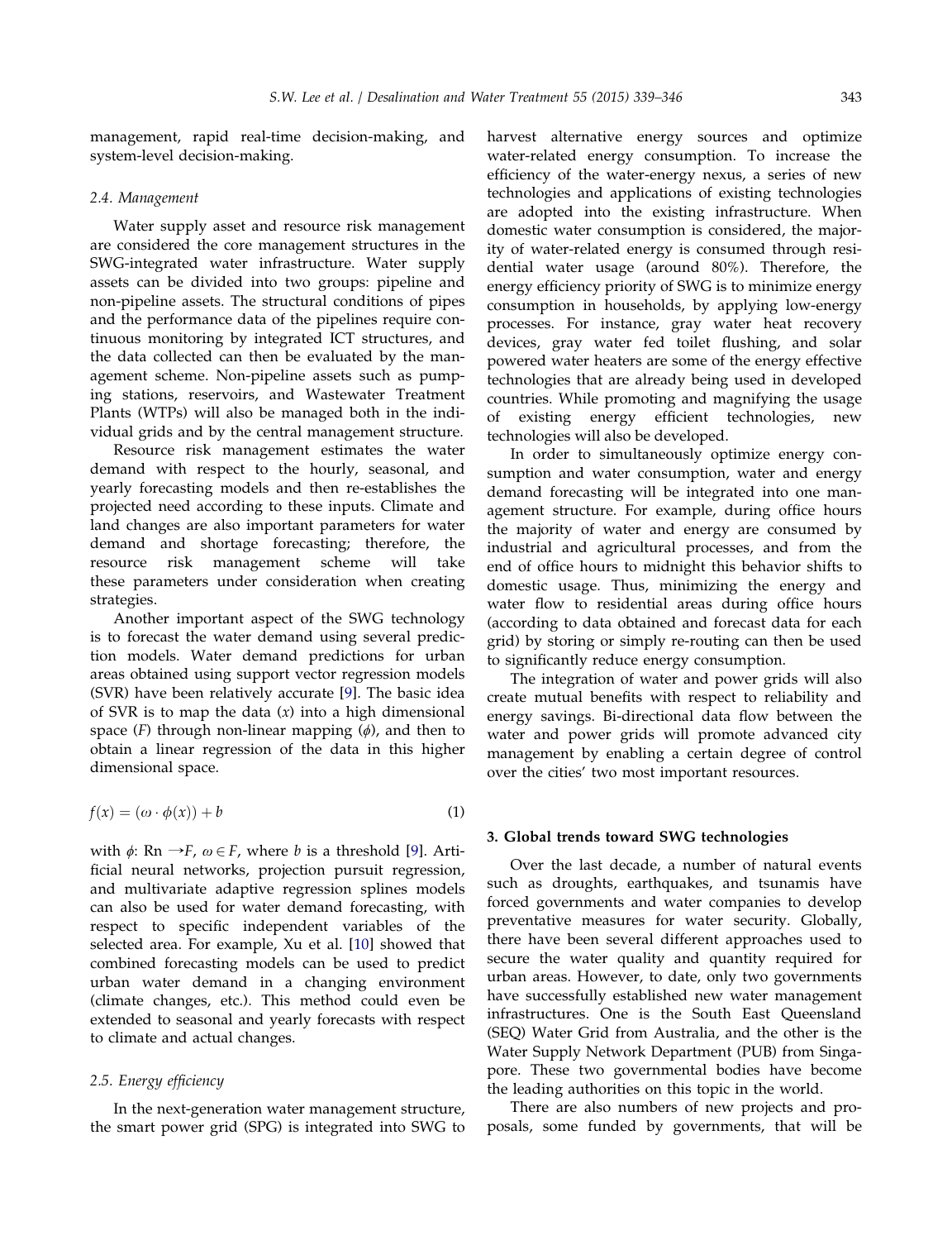applied to megacities pending their degree of success. One such project is the SWG project funded by Korea Ministry of Land, Infrastructure and Transport. The SWG methodology mentioned above is the core technology of this project.

Another interesting project proposal is the National Smart Water Grid (NSWG) from the USA. Even though there has not been an initiative action for this project, it is still a sophisticated solution to alleviating water scarcity problems in the midwest USA.

## 3.1. SEQ water grid, Australia

During 2007 and 2008, SEQ faced the worst droughts on record, when the combined water levels in three major dams (Wivenhoe, Somerset, and North Pine) dropped to less than 17% capacity. The SEQ Water Grid was developed and delivered during this time as the largest urban water security response in Australia.

The SEQ water grid is an integrated system that focuses on the security and management of SEQ's water supplies. In brief, the SEQ infrastructure is comprised of treatment facilities and two-way pipelines that make bi-directional water movement possible. One of the major changes that the SEQ water grid introduced was the integration of climate-resilient water sources (desalination and purified recycled water) to the system, in addition to new water sources such as rainwater. They also integrated water demand forecasting into their management structure in order to avoid future water scarcity issues.

The SEQ water grid includes: 12 connected dams, 10 connected drinking water treatment plants, 3 advanced water treatment plants (purified recycled water), 1 desalination plant, 28 water reservoirs, and 22 bulk water pumping stations.

The SEQ water grid can move water to where it is needed most by using bi-directional water pipelines, and purified recycled water can be introduced to the system at several points. Therefore, SEQ's rainfall dependency dropped from 95 to 75% in just four years [[11\]](#page-7-0).

#### 3.2. Water Supply Network Department (PUB), Singapore

Singapore does not have enough natural water sources to establish a self-sufficient water network, with more than half of Singapore's water requirements currently being imported from neighboring countries. Therefore, Singapore established PUB in order to resolve their water scarcity problems. PUB is responsible for the collection, production, distribution, and

reclamation of water in Singapore. Water sources consist of harvested rain and storm water, desalinated seawater, and reclaimed water.

Rain and storm water is collected through rivers, canals, drains, and streams, and then stored in 17 reservoirs. Pipelines having bi-directional flow capabilities allow excess water to be transported from one reservoir to another, thus optimizing the storage capacity. Raw water is also treated and then integrated into the water network. In order to establish and extend this smart water management system, PUB is also planning to spend USD 7 billion on projects, such as a new 250 km pipeline structure.

Wastewater is collected via an extensive sewage system and treated at water reclamation plants. A portion of the treated water is further purified for use as drinkable water (NEWater) and added to the water network for potable reuse, while the remaining portion is discharged into the sea. Desalination is also used extensively in the PUB infrastructure, with the entire system being referred to as The Water Loop.

PUB started its own SWG research in 2011 using a road map that consists of three stages: asset management, process applications, and customer engagement. Data mining, database integration, and risk management framework development are the major focuses in asset management. In contrast, real-time monitoring and predictive measures such as event and demand predictions are the core applications in the second stage. PUB has already deployed 25 pressure nodes in city, which are being used to detect leaks and predict water demand [[12](#page-7-0)].

## 3.3. National smart water grid (NSWG), USA

The midwest states in the USA experience devastating floods almost annually, while the western states are trying to resolve drought problems. The Lawrence Livermore National Laboratory proposed a project that consists of pumping fresh water from the Mississippi, Arkansas, and Missouri Rivers into the Colorado River and western states. In brief, the project proposed the pumping of fresh water via pipelines from areas of overabundance/flood to areas of drought or high demand. It is predicted that  $1.23 \times$ 1,010–7.4  $\times$  1,010 m<sup>3</sup> of fresh water can be captured per flood event. This captured water can be introduced into the upstream of Lake Powell, Utah, to be distributed to destinations near Denver, Colorado, and then be used in areas along the pipelines. For example, the fresh water introduced into the Colorado River can be used by cities in southern Nevada, southern California, northern Arizona, Colorado, Utah, the Indian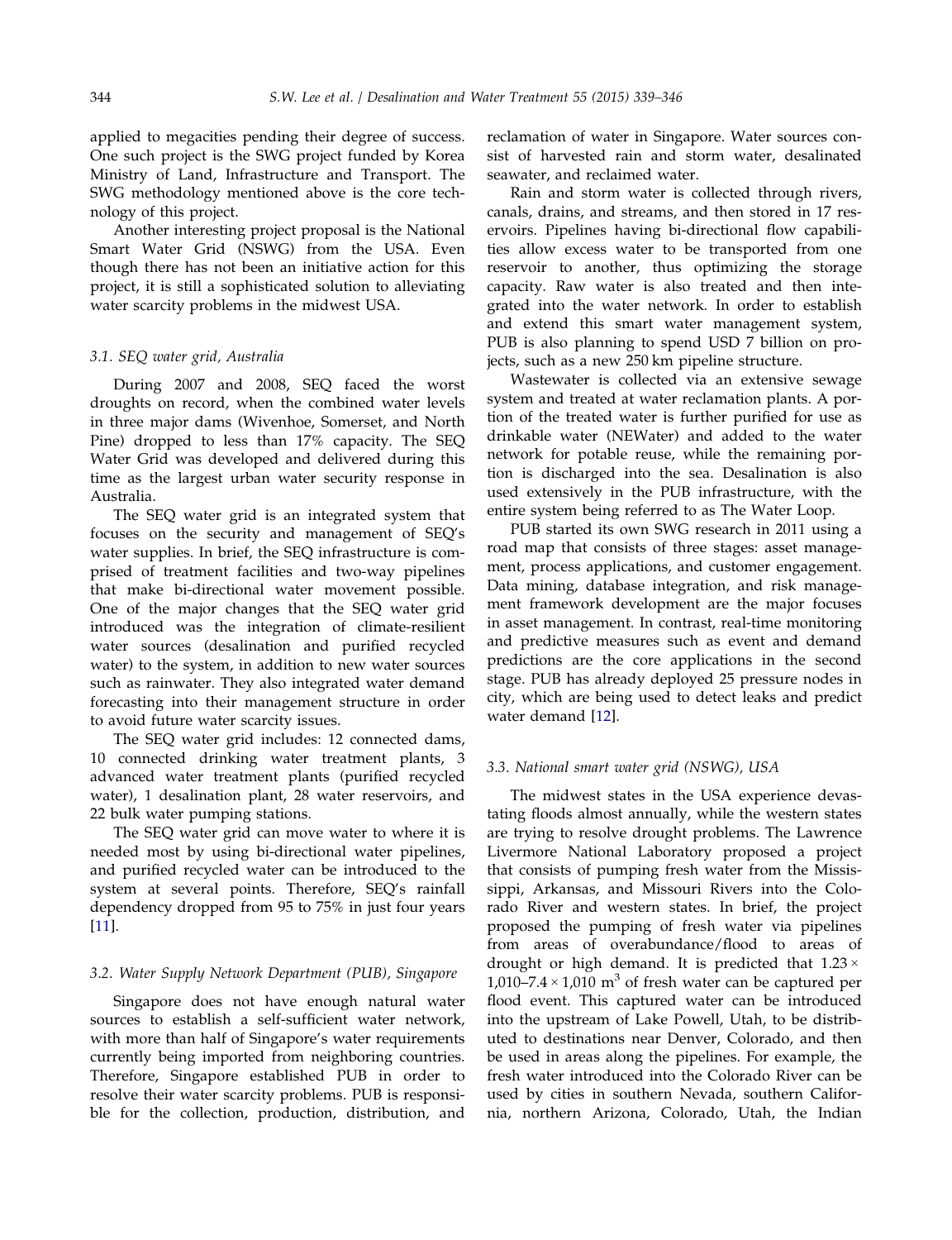<span id="page-6-0"></span>Tribes, and Mexico. It was estimated that the construction of over 5,000 km of new pipelines and collector structures will cost USD 82 billion. However, it is also predicted that the NSWG will pay for itself from the water captured from a single flood event [\[13](#page-7-0)].

# 3.4. SWG research, Korea

Korea has been taking the water scarcity issue seriously as it has faced severe droughts over the last couple of decades due to climate change and the exponential growth in city populations. For example, the Gol-ji River in Taebaek almost dried out in 2009, and the government was forced to limit water consumption during day times. Based on the need for a stable water supply, Korea is planning to spend more than USD 10 billion by 2025 in order to expand water facilities, repair decrepit facilities, stabilize the facilities, and increase the research and development (R&D) outcomes. Around USD 800 million will be spent on R&D, and the outcomes from these studies will be applied to cities and watersheds. To perform SWG research in Korea, three main steps are required to extend the core technology from pure research to applications in industry [\[14\]](#page-7-0):

- (1) Smart water grid
	- (a) Component technology development.
	- (b) Optimized parts and materials development.
	- (c) Development of ICT-based integrated management system for SWG.
- (2) Construction of water grid test bed
	- (a) Test bed demonstration.
	- (b) Optimized combination of each component.
	- (c) Public relations supporting test bed.
	- (d) Scaling up for cities and megacities.
- (3) Promotion of world's first water grid industry
	- (a) Export of components for water grid.
	- (b) Preoccupancy of world water market through expert of SWG.

# 4. Conclusion

SWG technology is based on the creation of ICTintegrated water management solutions to guarantee the security of water quantity and the safety of water quality. SWG also focuses on water-related energy consumption, as water and energy consumption cannot be separated because of their direct dependencies on each other.

SWG technology integrates five PRIME research areas for the construction of next-generation water infrastructure in order to overcome management limitations and to create a sustainable water cycle in urban areas:

- Platform: integrated combination of a remodeled water grid platform and a new ICT platform is the skeleton of the SWG technology, i.e. the other water infrastructure elements are formed on this skeleton.
- Resources: securing both alternative water and conventional water sources in the water grid platform creates and enables a partially decentralized management scheme.
- Intelligent network: intelligent control of the water flow and infrastructure elements in both the water and ICT platforms allows for bi-directional communication between the elements. Intelligent control also enables each of these elements to operate both as standalone and combined processes.
- Management: SWG technology contains riskassessment and forecasting technologies and methodologies for assets in the water infrastructure in order to create a better management scheme.
- Energy efficiency: integration of SWG and SPG and the application of energy efficient applications increases the energy efficiency in operating and maintaining the water infrastructure.

Therefore, it is expected that SWG technology can give water managers new insights into planning future water infrastructures as it provides new roles for SWGs in future smart cities.

#### Acknowledgment

This research was supported by the Ministry of Land, Infrastructure and Transport, Korea and by Korea Agency for Infrastructure Technology Advancement (KAIA).

# References

- [1] J.R. Newbold, Comparison and simulation of a water distribution network in EPANET and a new generic graph trace analysis based model, MSc. Thesis, Environmental Engineering Department, Virginia Polytechnic Institute and State University, (2009), urn: etd-02082009-075711.
- [2] S.R. Basu, H.A.C. Main, Calcutta's water supply: Demand, governance and environmental change, Appl. Geogr. 21 (2001) 23–44.
- [3] G. Olsson, Automation development in water and wastewater systems, Environ. Eng. Res. 16(4) (2011) 197–200.